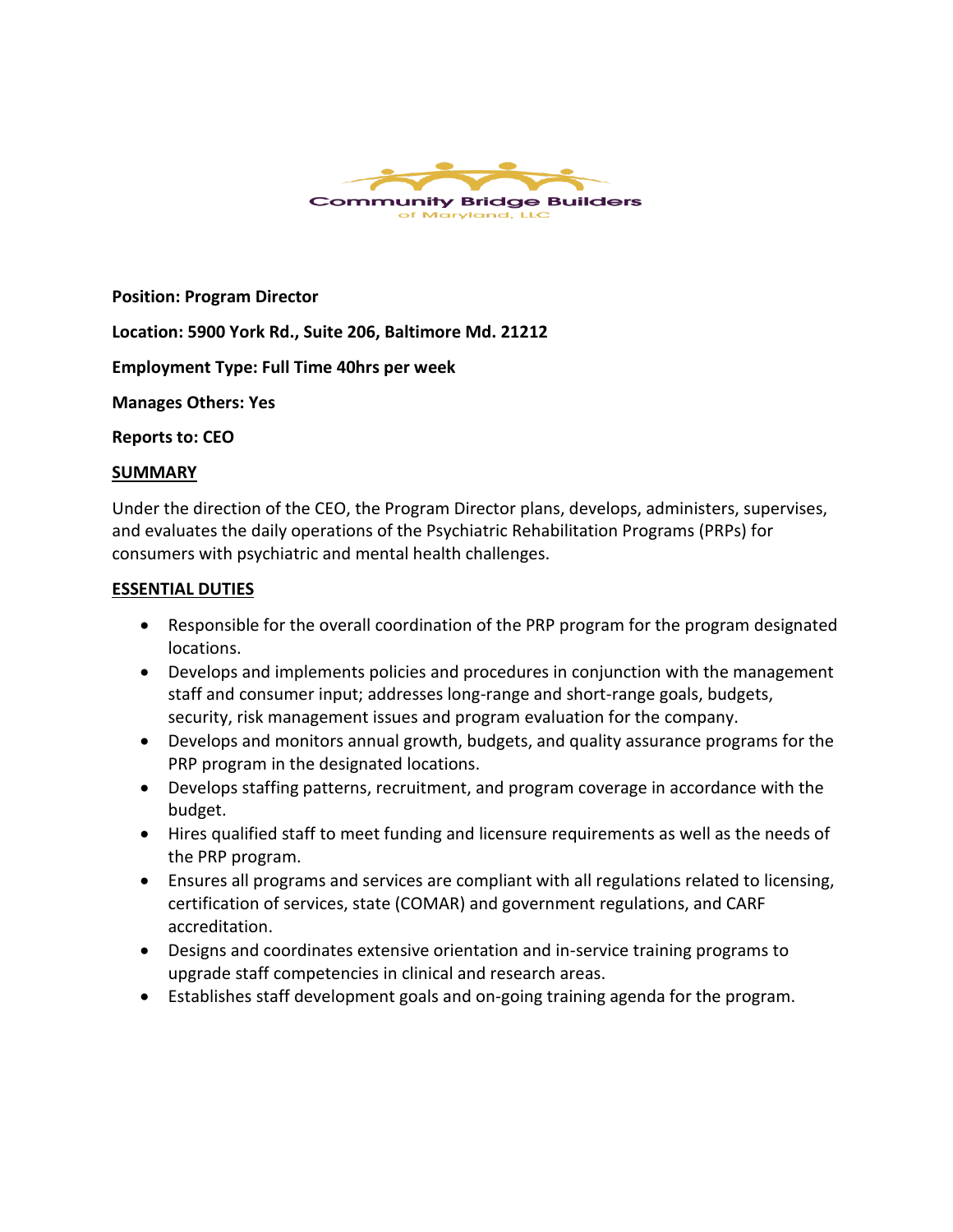#### **Program Director job description (page 2 of 3)**

- Serves as a liaison to the Core Service Agency (Baltimore City & Baltimore County), and the Mental Health Advisory Board (DHMH).
- Coordinates joint planning with other agencies for a smooth transition to communitybased rehabilitation services.
- Coordinates with other PRP Directors to ensure practices, policies and procedures are aligned for industry standards and compliance.
- Manages program development and implementation.
- Represent Community Bridge Builders of Maryland in all networking activities with other providers in the community, businesses, associations, etc.
- Establishes all recordkeeping requirements for the program.
- Monitors all program budgets, consumers' billing and fees, and petty cash.
- Ensures all consumers' rights are protected and that standards and regulations related to safety and health are maintained. Maintains ethical and competent consumer relationships and delivery of services.
- Provides CPR and First Aid as needed.
- Other duties as assigned.

# **SUPERVISORY RESPONSIBILITIES**

The Program Director will manage subordinates consisting of a clinical specialist and rehabilitation supervisors who supervise employees (direct service workers/counselors) in the Psychiatric Rehabilitation Program. The Program Director is responsible for the overall direction, coordination, and evaluation of these employees and program processes. Carries out supervisory responsibilities in accordance with the organization's policies and applicable laws. Responsibilities include interviewing, hiring, and training employees; planning, assigning, and directing work; appraising performance; rewarding and disciplining employees; addressing complaints and resolving concerns.

# **QUALIFICATIONS**

To perform this job successfully, an individual must be able to perform each essential duty satisfactorily. The requirements listed below are representative of the knowledge, skill, and/or ability required. Reasonable accommodations may be made to enable individuals with disabilities to perform the essential functions.

# **EDUCATION and/or EXPERIENCE**

Master's Degree in Social Work or related discipline plus a minimum of three years of working with emotionally disturbed youth and adults. Demonstrated supervisory/administrative experience in a human service setting directing employees through subordinate supervisors required. Knowledge of Psychiatric Rehabilitation Programs within the state of Maryland, COMAR regulations guidelines, and CARF compliance measures.